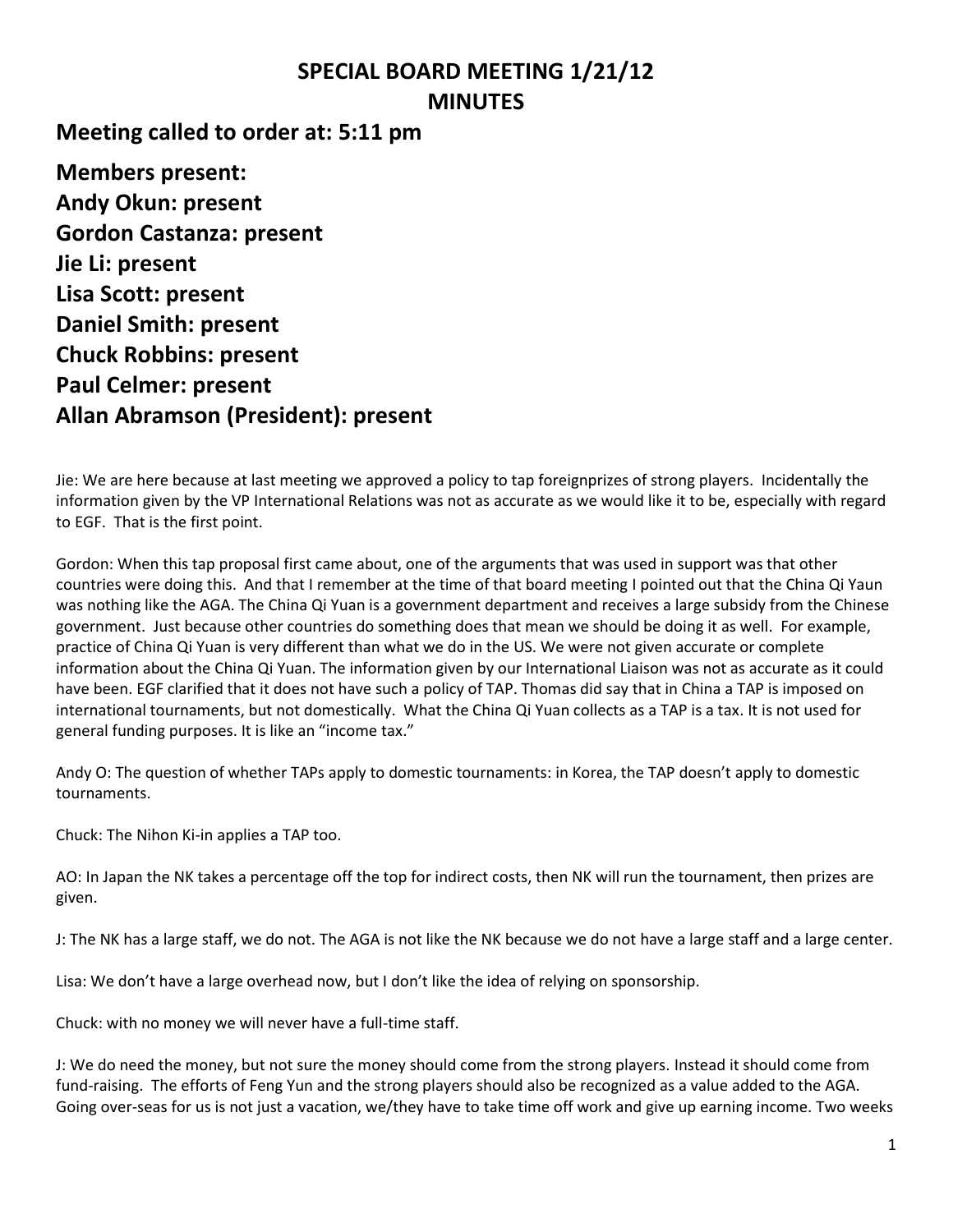away from job. I lost money. Feng Yun, she lost money too. I recognize volunteer effort, but you should recognize the effort of the strong players and the pros and time we spend and the effort we spend for the AGA.

G: When I participatedin three international events, each of which cost me in excess of \$30,000, I, and every other participant obtained their own sponsorship. They did not get any support at all from the organization running the events.

AO: Are you referring to the sled races?

G: Yes, the Iditarod Trail Sled Dog Race, which is an international competition with 70 or more participants each year. The way that the Iditarod Trail Committee supports itself is not only from entry fees but also from major corporate sponsors. The AGA should do the same thing. At least twice in the last 6 years I proposed that the AGA hire a professional fund raiser. The first time Roy Laird pooh-poohed the idea saying that no one in their right mind would do it without a salary. At that time I told him that an organization that I belong to has a professional fund raiser who is very happy to work on a percentage of the funds he brings to the organization. His name is Greg Bill. Furthermore, I do not know of any go player who is above putting on a bake sale to raise funds. Daniel:We need more than just baking cookies.

G: Yes, and that is why I am suggesting a professional fund raiser. We have a committee now which is working on obtaining corporate sponsorship, but, frankly, I am getting sick and tired of getting phone calls asking me to talk to Bill Gates.

L: But we don't have the history of the Iditarod.

G: the AGA has been around for what, over 70 years, but the Iditarod has only been around for 39 years. If the Iditarod can get corporate sponsorship, so can the AGA; it just needs to get a professional fund raiser. If we want to keep being volunteer org, we'll be backwater. Need professional.

G: Not that Thomas was wrong, but the assertion was made that because other countries impose a tap, we should be doing the same thing. There's a discrepancy.

J: Another inconsistent point. There is no TAP on domestic tournaments. The Chinese tap is 40-55%, but the China Qi Yuan is government branch, a government agency that regulates games, so the tap is a governmental tax. It is not used for the purpose of funding activity. Our purpose is general funding.

G: If AGA believes it adds value to our players playing in international tournaments, the first thing is that the foreign country that is the venue it takes off the top a tax on those winnings and then the second thing is that the US will take a tax. The TAP would be a third level of tax. The Asian Associations are doing away with the cash prize part of it,

J: More and more foreign tournaments are turning to an "open" model, in other words no prizes until players get into the finals. The players participating would be paying out of pocket expenses. The Ozahas stopped already. The Ing Cup and perhaps the Chun Lun Cup maybe the only foreign tournaments that will still pay prizes. But all other tournaments have already done away with the expense paid model.

AO doesn't that make our proposal moot at this time?

JL: Maybe.

L: TAP would come after "reasonable expenses."

D: Perhaps we won't assess a TAP if the prize money is below \$3000 to account for expenses.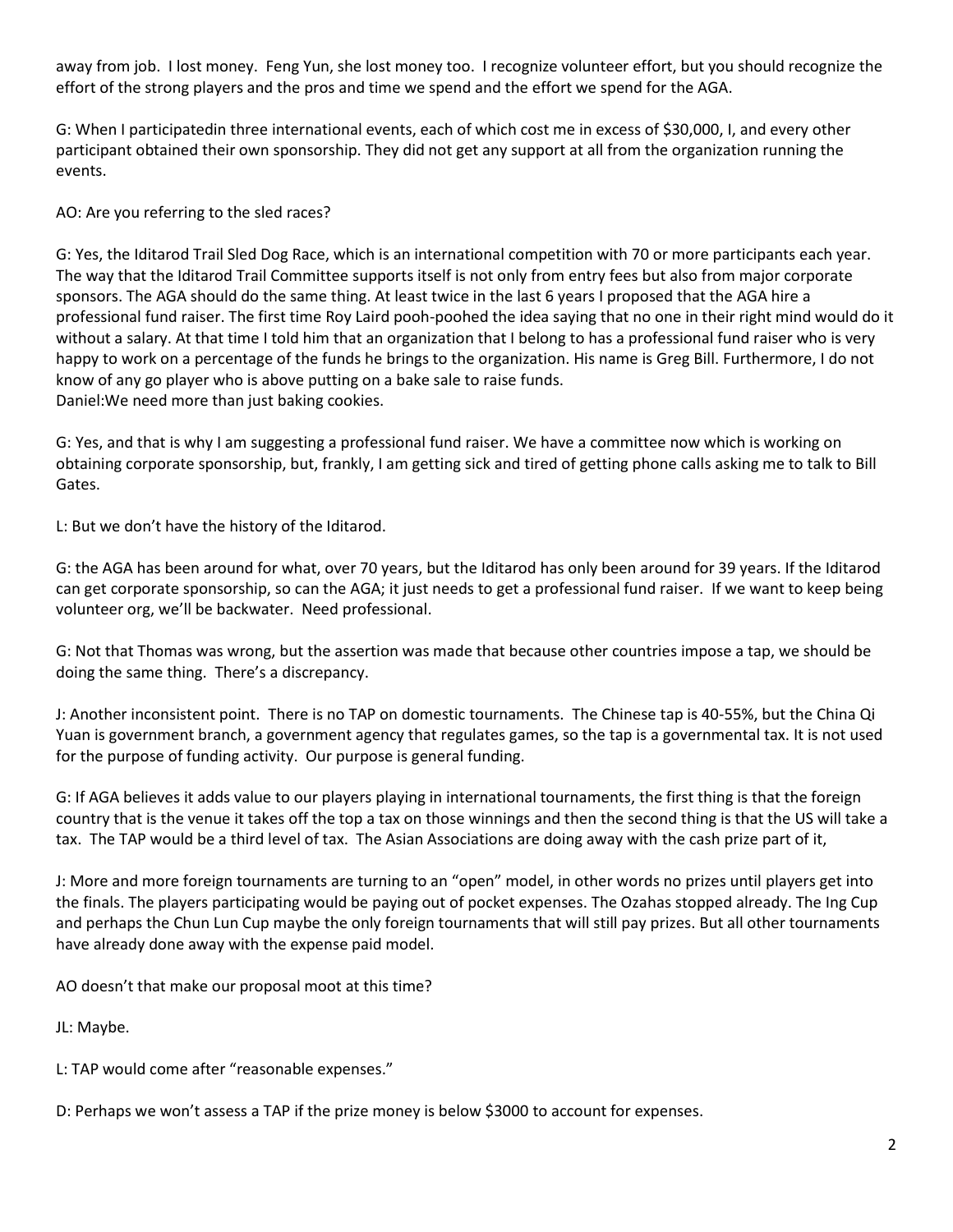D: But government provides substantial funding to China Qiyuan, correct.

Allan Abramson: Thomas did not say EGF was recurring TAP.

D: That was our misunderstanding.

AO: With regard to whether or not there is a tap on domestic earnings, it isn't meaningful becausethe association sets the prizes after taking a share.

C: Nihon Ki-in does take tap because the sponsors specify the prize amounts.

J: AGA is not like Nihon Ki-in. No staff or big center.

AO: But we are not proposing to do what chuck just described.

L: We don't have these services now, but putting the policy in place gives us a basis to promote the game.

C: With no money we'll never have full time staff. Volunteers need to earn a living.

J: I concur with Lisa we need money to develop. But I don't think we should get the money from the strong players. We have other ways of raising money, such as fundraising. Instead of having arbitrary tax to collect the money from the strong players.

AA: More comments in favor than opposed.I am circulating a digest of comments.

G: I wanted to make clear that I was reporting the 70 members of the Tacoma Go Club, not me individually as Allan seemed to present it.

AA: Digest to go in EJ tomorrow. No overwhelming consensus in one direction. If it stays this way, I'm not sure it is wise to proceed. There are fundamental arguments: 1. AGA exists and its international recognition presents opportunities for pros and strong amateurs. Con: this looks like we're desperate for money. There are other sources of income: credit card, sponsorship, why upset strong players? There's a certain element when you talk about the AGA creating opportunities, it's a value judgment about participating in a community. If we certify pros they should be giving something back. It's a very small amount, but if there is success in producing sponsorships there might be more funds forthcoming.

AO: That was my thought in suggesting having a very high floor of total earnings per player. Is the AGA bringing any value to this enterprise at all? The tournaments we're involved in does involve the AGA doing work, and adds value to the community. In terms of volunteer hours even if the AGA only gets invitations because it is there, we still have a lot of people putting together the qualifying tournaments.

G: Another point is that the administration of the tap would be unnecessarily complicated. Date and time of currency transaction. Who's paying and what if they don't pay. Very hard if not impossible to impose a TAP. Three levels of taxation, foreign, domestic, then AGA. Andy, at the September board meeting when you were asked what would happen if someone did not want to pay the TAP, you said ". . .administratively, it would be part of the rules of US professional certification that they participate in the system. For other professionals, if they are paid a check and do not pay the AGA their share, they would be excluded from future competition. We would not pay for lawyers to pursue payment if someone refused to pay." On what authority did you base this assertion? Nothing exists in the by-laws that permit the neither AGA nor the Chairman of the Board to do this. Is this another instance of the Chair of the Board asserting authority over the President? Or would it be left up to the President to impose this penalty?